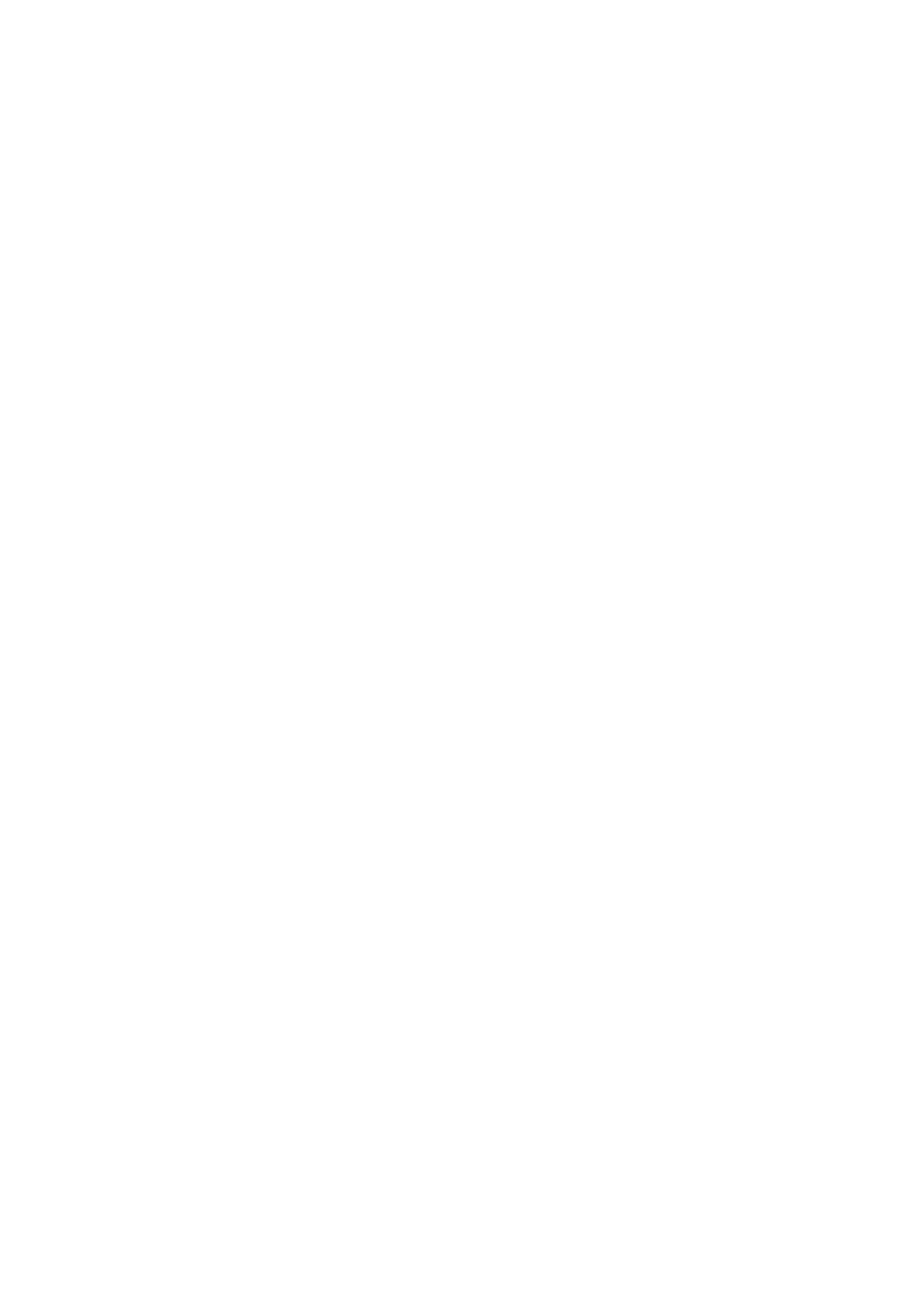| <b>Contents</b> |                                  | Page |
|-----------------|----------------------------------|------|
| 13              | <b>Gaps and Uncertainties</b>    | 1659 |
| 13.1            | Introduction                     | 1659 |
| 13.2            | Dealing with uncertainty         | 1659 |
| 13.3            | Dealing with data gaps           | 1660 |
| 13.4            | Pertinent data gaps              | 1660 |
| 13.4.1          | Gaps in baseline information     | 1660 |
| 13.4.2          | Gaps in understanding of impacts | 1661 |
|                 |                                  |      |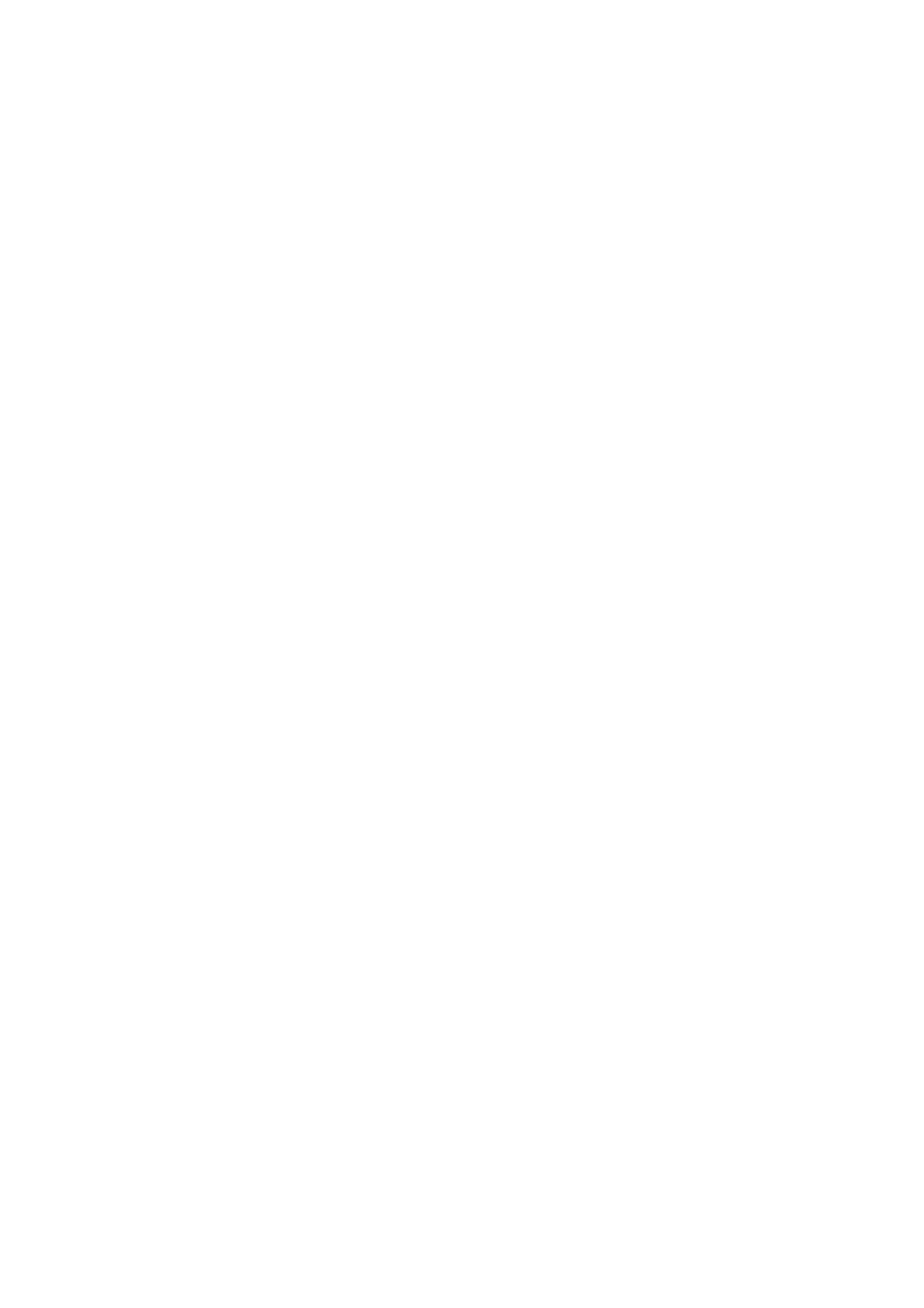# **13 Gaps and Uncertainties**

## **13.1 Introduction**

In this chapter of the Espoo Report we present information concerning the way that the assessment has addressed issues of uncertainty and gaps in data identified during the assessment. The gaps and uncertainties listed below are mostly typical of those facing offshore projects and are not considered to be critical in assessing the broad range of impacts associated with the Nord Stream Project.

## **13.2 Dealing with uncertainty**

EIA is a process that aims to identify and anticipate possible impacts based on past and present baseline information. As the EIA deals with the future there is, inevitably, always some uncertainty about what will actually happen. Impact predictions have been made based on extensive Project-related surveys and with the best data, methods and scientific knowledge available at this time. However, some uncertainties could not be entirely resolved. Where significant uncertainty remains this is acknowledged within this report and an indication of its scale is provided.

In line with best practice, this EIA has adopted a precautionary approach to the identification and assessment of impacts. Where it has not been possible to make direct predictions of the likely level of impact, limits on the maximum likely impact have been reported and the design and implementation of the Project (including the use of appropriate mitigation measures) will ensure that these are not exceeded. Where the magnitude of impacts cannot be predicted with certainty, the EIA team has used its professional experience and available scientific research from the Baltic Sea to judge whether a significant impact is likely to occur or not. Throughout the assessment this conservative approach has been adopted to the allocation of significance.

Monitoring of the ongoing implementation of the Project is clearly important both in ensuring that data is gathered on the actual effects of Project interventions and in assessing the effectiveness of mitigation and management measures. Additional surveys are being (or will be) carried out prior to construction to further reduce the uncertainties in some areas. The Nord Stream Project will be adopting a robust approach to the monitoring and management of impacts and implement mechanisms to evaluate the results of the monitoring and provide for subsequent mitigation as necessary. This will help to ensure that impacts are managed in a proactive manner. The phased implementation of the Project, with one pipeline being constructed prior to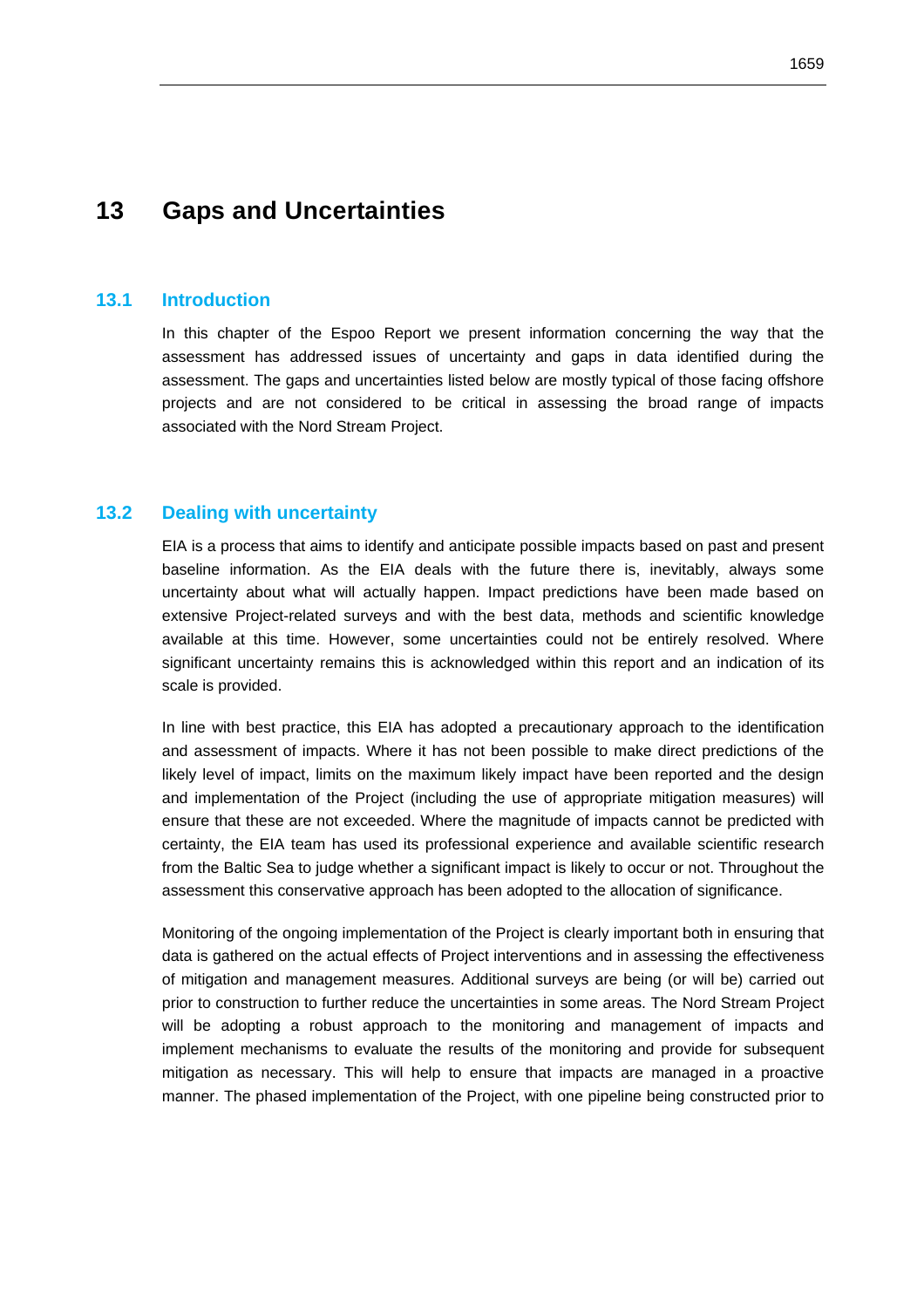the other, allows that lessons learnt during earlier stages of the Project can feed into the subsequent stages.

# **13.3 Dealing with data gaps**

The Baltic Sea has been extensively investigated by numerous researchers, meaning that this EIA has been able to draw on an extensive amount of data, such as that published by HELCOM and the various national research institutions of the Baltic countries. This bank of published data has been supplemented by an extended field survey programme and studies undertaken by Baltic Sea specialists on behalf of Nord Stream to collect specific baseline data along the proposed pipelines' corridor.

## **13.4 Pertinent data gaps**

Inevitably knowledge gaps remain. In common with other marine ecosystems, our present understanding of how the system works in physical, chemical and biological terms is far from complete. For instance, there is an incomplete understanding of cumulative and indirect effects; interactions are often not well understood, the degree of natural variability in the Baltic Sea and different temporal and spatial scales at which natural phenomena of interest operate (e.g. natural re-suspension events, extent of fish spawning and the resulting productivity or magnitude of the Baltic influx) are also key areas of ongoing research.

With reference to this Report the following issues and known data gaps need to be additionally taken into account.

#### **13.4.1 Gaps in baseline information**

The pertinent gaps in baseline information which would primarily influence the assessment of resource or receptor sensitivity are the following:

- Limited catch data and fish pattern for fishing vessels of less than 10 metres
- Limited data on natural ranges of suspended matter, hydrogen sulphide and oxygen in the water column near the seabed along the length of the pipeline
- Limited understanding of the natural variability and trends in population size and the spatial and temporal distribution of species of interest. Long-term ecological data are needed for the study of biological systems over seasonal and annual time frames but these are typically lacking.